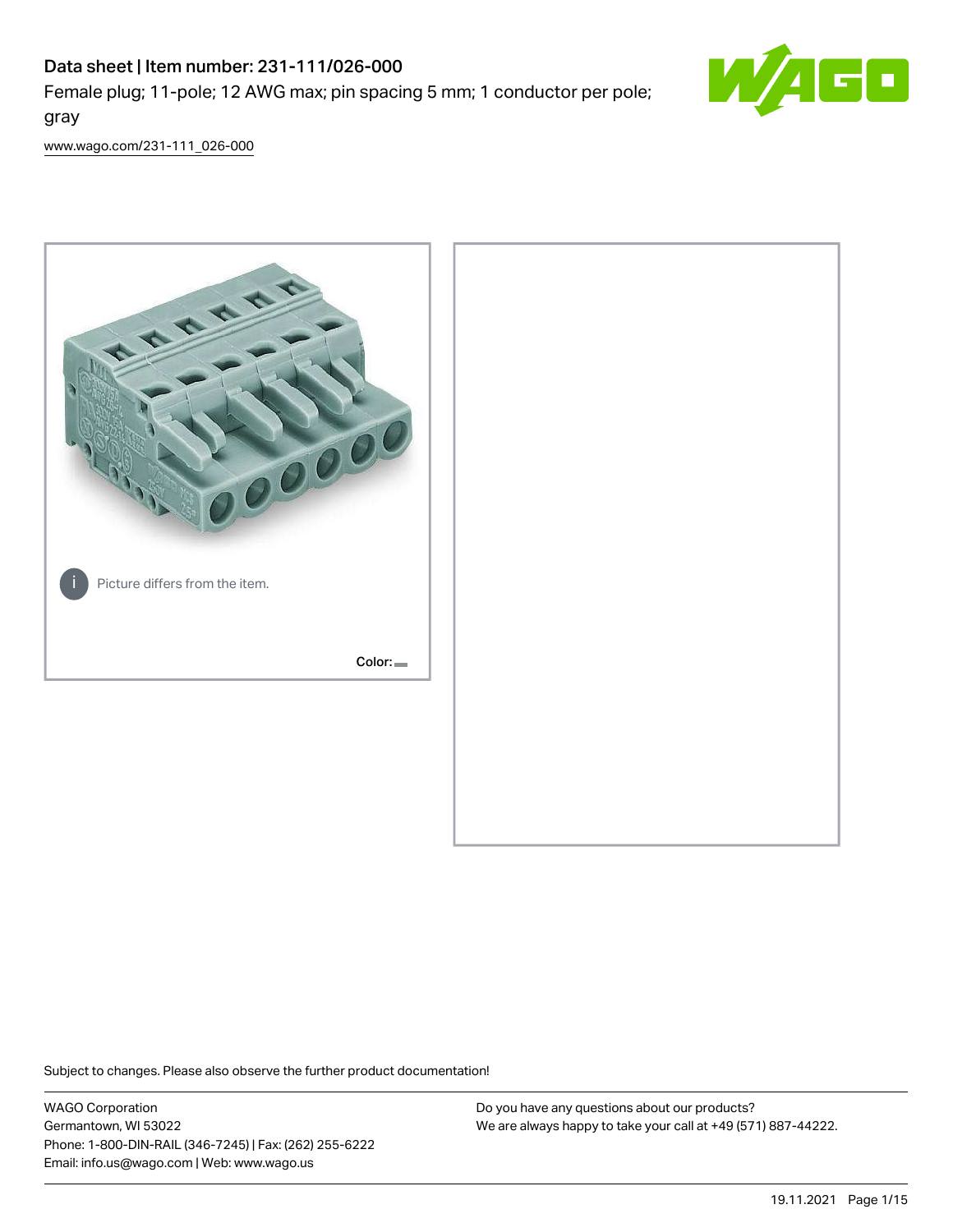

Dimensions in mm

 $L =$  (pole no. x pin spacing) + 1.5 mm

2- to 3-pole female connectors – one latch only

#### Item description

- **Universal connection for all conductor types**
- Easy cable pre-assembly and on-unit wiring via vertical and horizontal CAGE CLAMP<sup>®</sup> actuation  $\blacksquare$
- $\blacksquare$ Integrated test ports
- $\blacksquare$ With coding fingers

Subject to changes. Please also observe the further product documentation! Data

WAGO Corporation Germantown, WI 53022 Phone: 1-800-DIN-RAIL (346-7245) | Fax: (262) 255-6222 Email: info.us@wago.com | Web: www.wago.us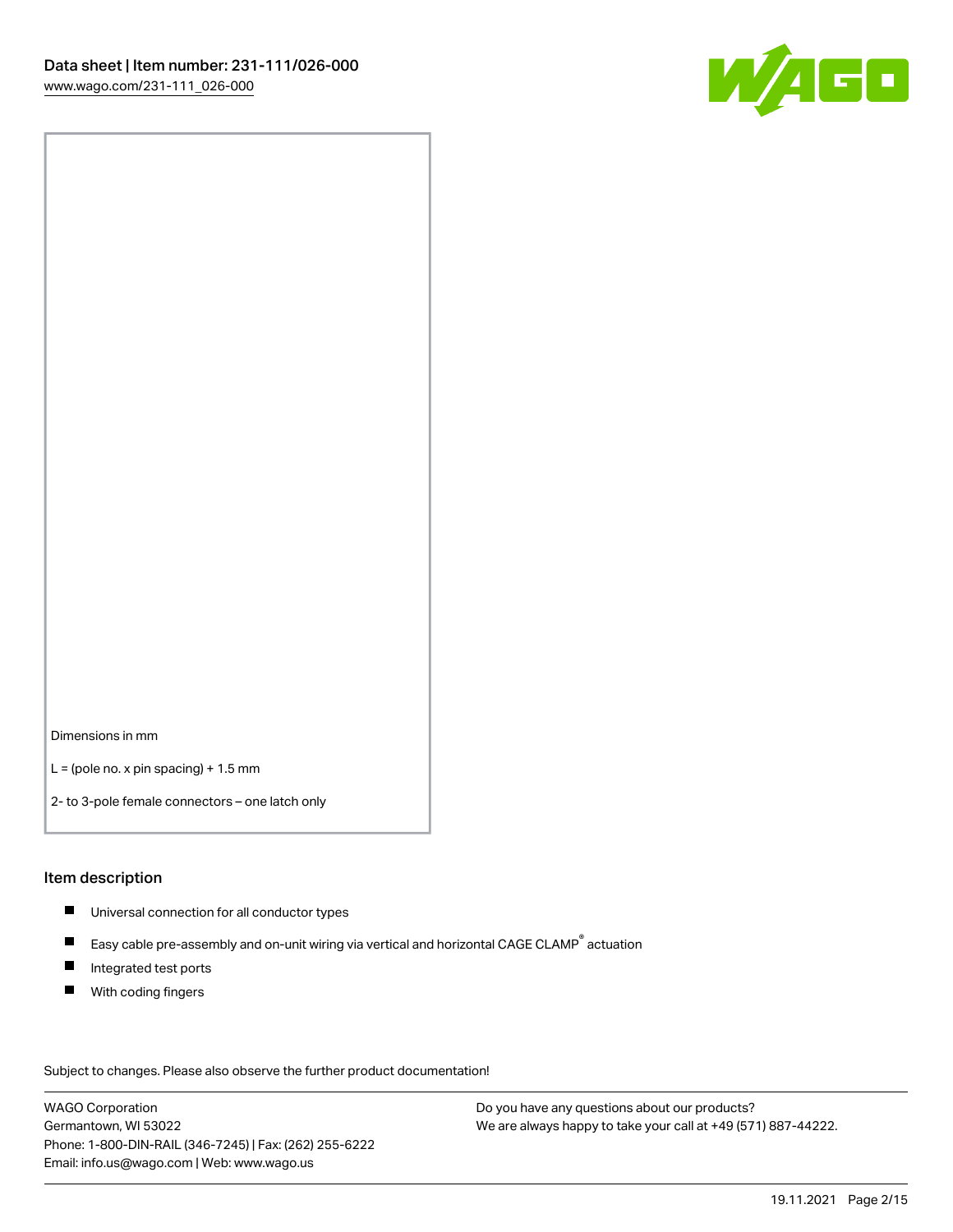

# Data Notes

| Safety information 1 | The MCS-MULTI CONNECTION SYSTEM includes connectors<br>without breaking capacity in accordance with DIN EN 61984. When<br>used as intended, these connectors must not be connected<br>/disconnected when live or under load. The circuit design should<br>ensure header pins, which can be touched, are not live when<br>unmated. |
|----------------------|-----------------------------------------------------------------------------------------------------------------------------------------------------------------------------------------------------------------------------------------------------------------------------------------------------------------------------------|
| Variants:            | Gold-plated or partially gold-plated contact surfaces<br>Other versions (or variants) can be requested from WAGO Sales or<br>configured at https://configurator.wago.com/                                                                                                                                                         |

## Electrical data

# IEC Approvals

| Ratings per                 | IEC/EN 60664-1                                                        |
|-----------------------------|-----------------------------------------------------------------------|
| Rated voltage (III / 3)     | 320 V                                                                 |
| Rated surge voltage (III/3) | 4 <sub>k</sub> V                                                      |
| Rated voltage (III/2)       | 320 V                                                                 |
| Rated surge voltage (III/2) | 4 <sub>k</sub> V                                                      |
| Nominal voltage (II/2)      | 630 V                                                                 |
| Rated surge voltage (II/2)  | 4 <sub>k</sub> V                                                      |
| Rated current               | 16A                                                                   |
| Legend (ratings)            | $(III / 2)$ $\triangle$ Overvoltage category III / Pollution degree 2 |

## UL Approvals

| Approvals per                  | UL 1059 |
|--------------------------------|---------|
| Rated voltage UL (Use Group B) | 300 V   |
| Rated current UL (Use Group B) | 15 A    |
| Rated voltage UL (Use Group D) | 300 V   |
| Rated current UL (Use Group D) | 10 A    |

# Ratings per UL

| Rated voltage UL 1977 | 600 V         |
|-----------------------|---------------|
| Rated current UL 1977 | $\sim$ $\sim$ |

## CSA Approvals

Approvals per CSA

Subject to changes. Please also observe the further product documentation!

| <b>WAGO Corporation</b>                                | Do you have any questions about our products?                 |
|--------------------------------------------------------|---------------------------------------------------------------|
| Germantown, WI 53022                                   | We are always happy to take your call at +49 (571) 887-44222. |
| Phone: 1-800-DIN-RAIL (346-7245)   Fax: (262) 255-6222 |                                                               |
| Email: info.us@wago.com   Web: www.wago.us             |                                                               |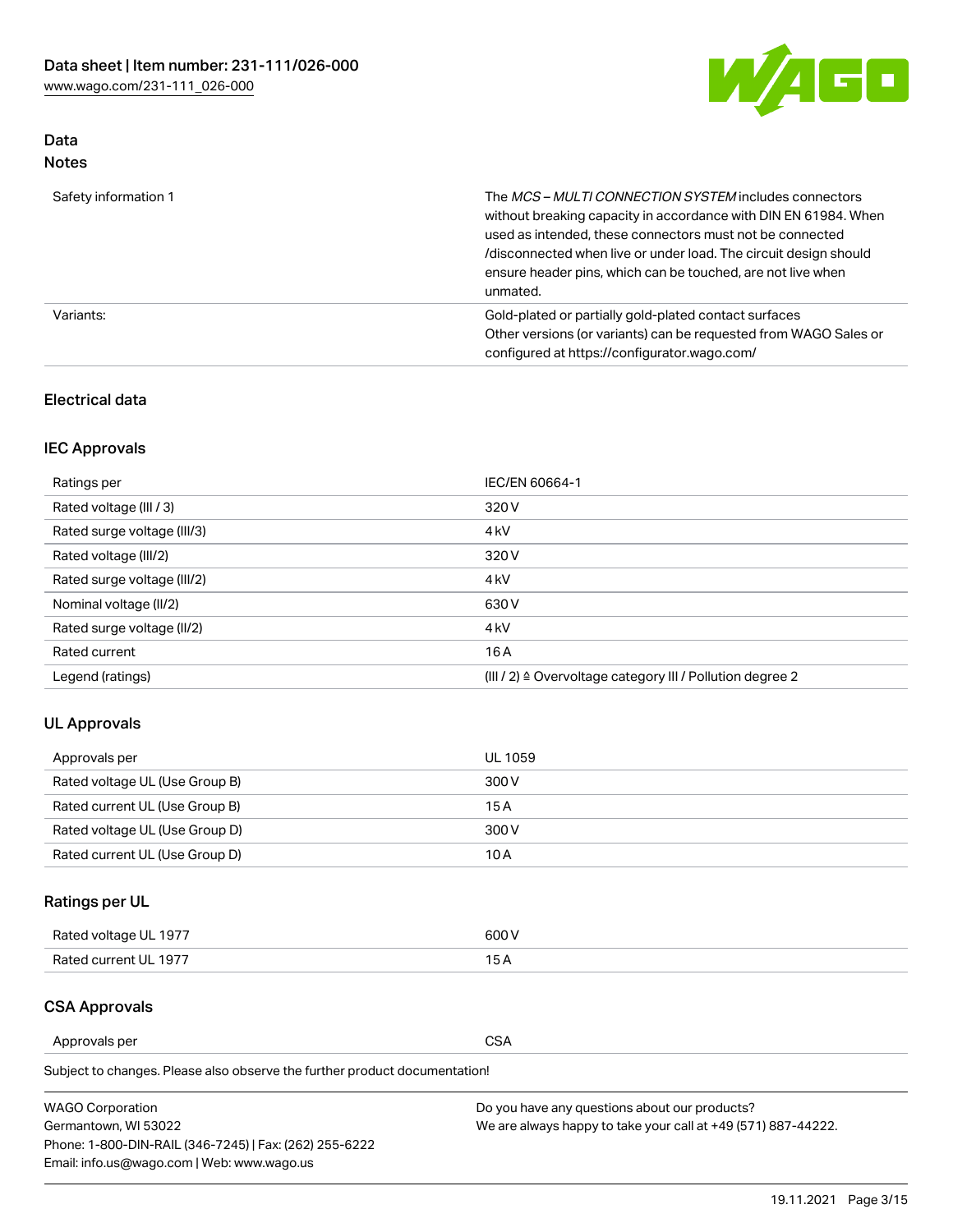**AGO** W

| Rated voltage CSA (Use Group B) | 300 V |
|---------------------------------|-------|
| Rated current CSA (Use Group B) | 15 A  |
| Rated voltage CSA (Use Group D) | 300 V |
| Rated current CSA (Use Group D) | 10 A  |

### Connection data

| Total number of connection points |  |
|-----------------------------------|--|
| Total number of potentials        |  |
| Number of connection types        |  |
| Number of levels                  |  |

#### Connection 1

| Connection technology                             | CAGE CLAMP <sup>®</sup>                |
|---------------------------------------------------|----------------------------------------|
| Actuation type                                    | Operating tool                         |
| Solid conductor                                   | $0.082.5$ mm <sup>2</sup> / 28  12 AWG |
| Fine-stranded conductor                           | $0.082.5$ mm <sup>2</sup> / 28  12 AWG |
| Fine-stranded conductor; with insulated ferrule   | $0.251.5$ mm <sup>2</sup>              |
| Fine-stranded conductor; with uninsulated ferrule | $0.252.5$ mm <sup>2</sup>              |
| Strip length                                      | 89 mm / 0.31  0.35 inch                |
| Number of poles                                   | 11                                     |
| Conductor entry direction to mating direction     | 0°                                     |
|                                                   |                                        |

## Physical data

| Pin spacing | 5 mm / 0.197 inch     |
|-------------|-----------------------|
| Width       | 56.5 mm / 2.224 inch  |
| Height      | 14.3 mm / 0.563 inch  |
| Depth       | 26.45 mm / 1.041 inch |

### Plug-in connection

| Contact type (pluggable connector) | Female connector/socket |
|------------------------------------|-------------------------|
| Connector (connection type)        | for conductor           |
| Mismating protection               | No                      |
| Locking of plug-in connection      | Without                 |

## Material data

Color and the color of the color of the color of the color of the color of the color of the color of the color

Subject to changes. Please also observe the further product documentation! Material group I

| <b>WAGO Corporation</b>                                | Do you have any questions about our products?                 |
|--------------------------------------------------------|---------------------------------------------------------------|
| Germantown, WI 53022                                   | We are always happy to take your call at +49 (571) 887-44222. |
| Phone: 1-800-DIN-RAIL (346-7245)   Fax: (262) 255-6222 |                                                               |
| Email: info.us@wago.com   Web: www.wago.us             |                                                               |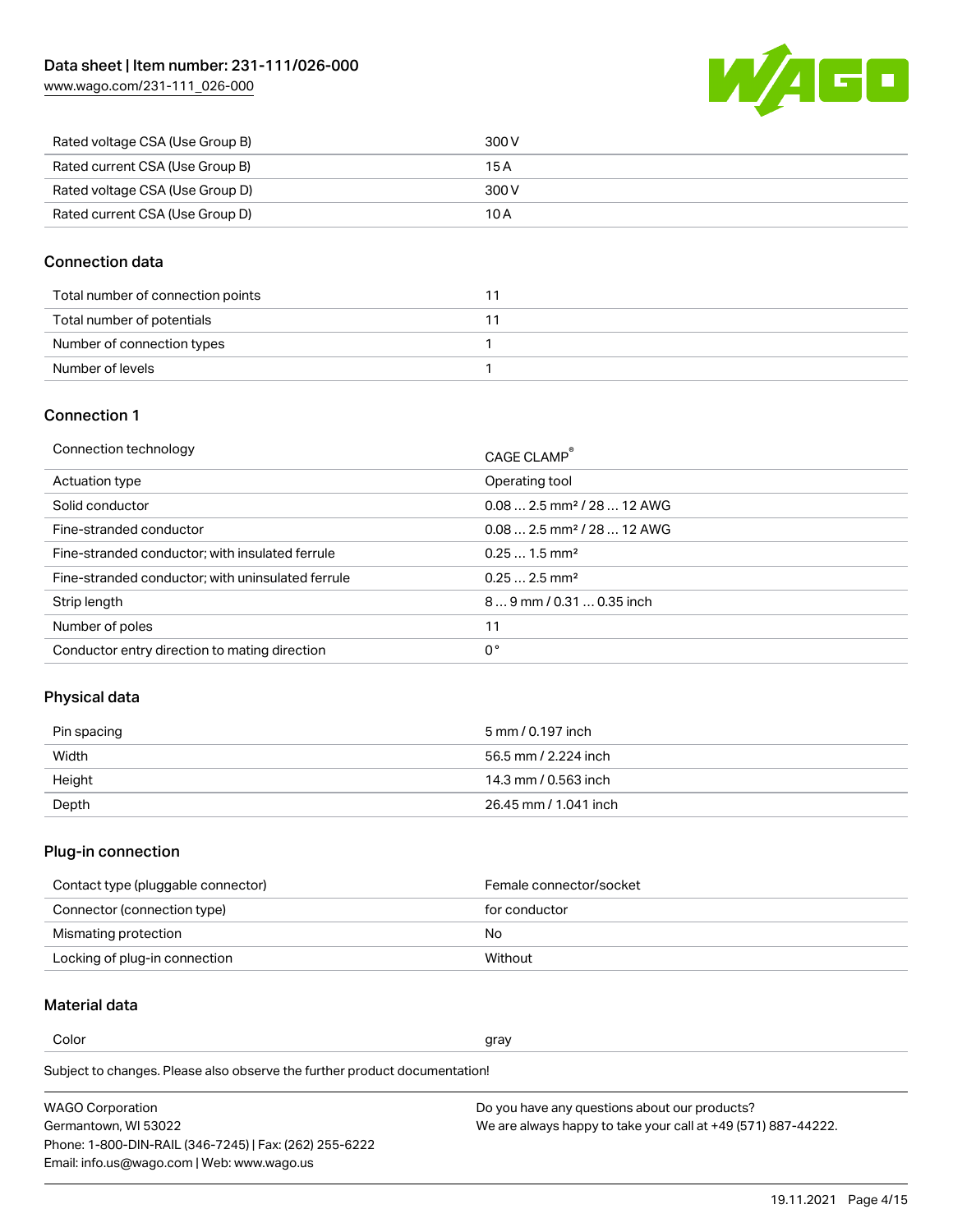[www.wago.com/231-111\\_026-000](http://www.wago.com/231-111_026-000)



| Material group              |                                   |
|-----------------------------|-----------------------------------|
| Insulation material         | Polyamide (PA66)                  |
| Flammability class per UL94 | V <sub>0</sub>                    |
| Clamping spring material    | Chrome nickel spring steel (CrNi) |
| Contact material            | Copper alloy                      |
| Contact plating             | tin-plated                        |
| Fire load                   | 0.273 MJ                          |
| Weight                      | 19.8 <sub>g</sub>                 |
|                             |                                   |

### Environmental requirements

| Limit temperature range | $-60+85 °C$ |
|-------------------------|-------------|
|-------------------------|-------------|

### Commercial data

| Product Group         | 3 (Multi Conn. System) |
|-----------------------|------------------------|
| PU (SPU)              | 25 Stück               |
| Packaging type        | box                    |
| Country of origin     | DE                     |
| <b>GTIN</b>           | 4044918341196          |
| Customs tariff number | 8536694040             |

#### Approvals / Certificates

#### Country specific Approvals

| Logo | Approval                               | <b>Additional Approval Text</b> | Certificate<br>name |
|------|----------------------------------------|---------------------------------|---------------------|
|      | CВ<br>DEKRA Certification B.V.         | IEC 61984                       | NL-39756            |
|      | <b>CSA</b><br>DEKRA Certification B.V. | C <sub>22.2</sub>               | LR 18677-<br>25     |

#### Ship Approvals

| Logo                | Approval                                  | <b>Additional Approval Text</b> | Certificate<br>name             |
|---------------------|-------------------------------------------|---------------------------------|---------------------------------|
| ABS<br><b>SALES</b> | <b>ABS</b><br>American Bureau of Shipping | $\overline{\phantom{0}}$        | 19-<br>HG1869876-<br><b>PDA</b> |
|                     | <b>BV</b>                                 | <b>IEC 60998</b>                | 11915/D0                        |

Subject to changes. Please also observe the further product documentation!

| <b>WAGO Corporation</b>                                | Do you have any questions about our products?                 |
|--------------------------------------------------------|---------------------------------------------------------------|
| Germantown, WI 53022                                   | We are always happy to take your call at +49 (571) 887-44222. |
| Phone: 1-800-DIN-RAIL (346-7245)   Fax: (262) 255-6222 |                                                               |
| Email: info.us@wago.com   Web: www.wago.us             |                                                               |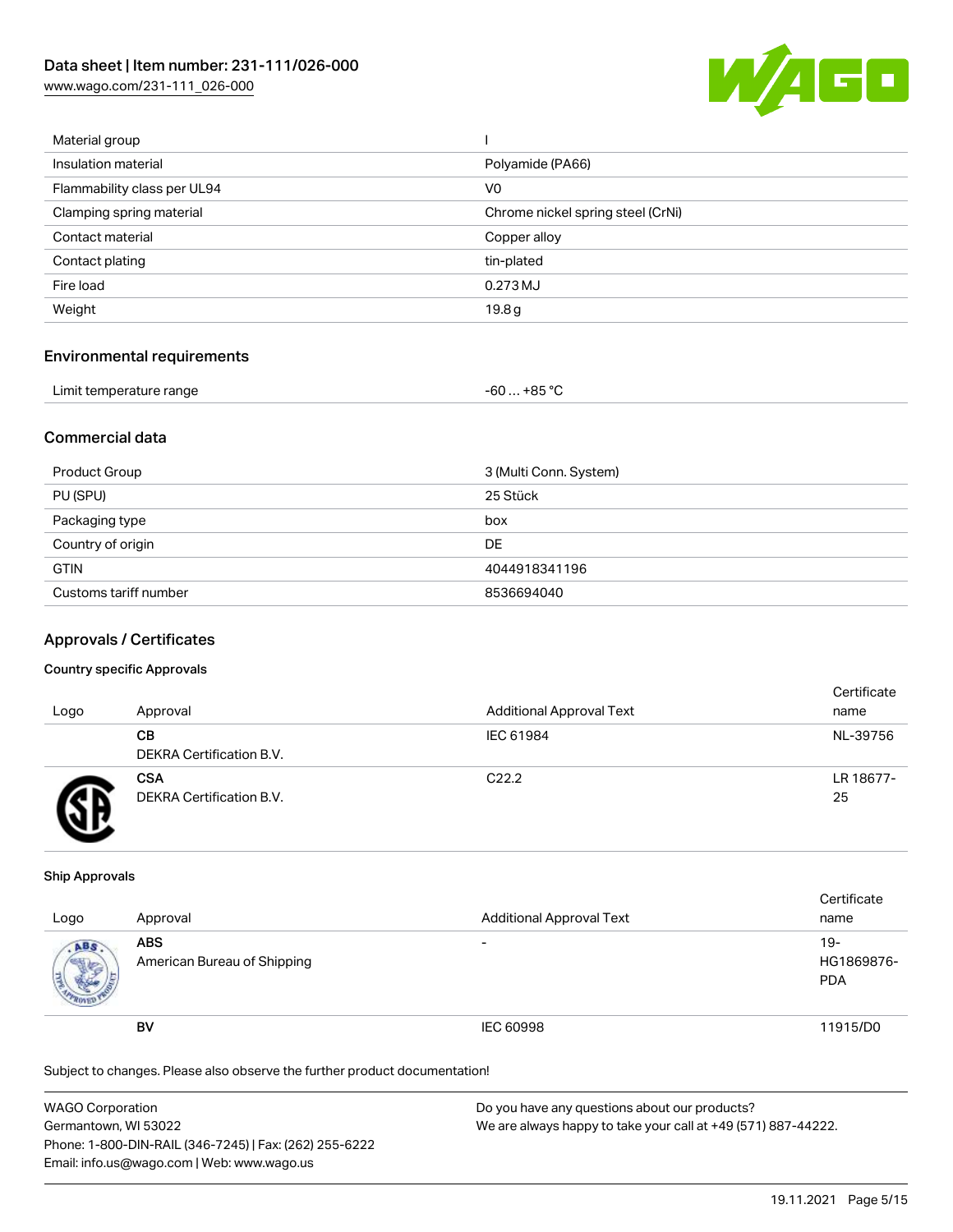



| <b>BUNEAU</b>       | Bureau Veritas S.A.                                     |                                 | <b>BV</b>   |
|---------------------|---------------------------------------------------------|---------------------------------|-------------|
|                     | <b>DNV GL</b><br>Det Norske Veritas, Germanischer Lloyd | $\overline{\phantom{a}}$        | TAE000016Z  |
| <b>UL-Approvals</b> |                                                         |                                 |             |
|                     |                                                         |                                 | Certificate |
| Logo                | Approval                                                | <b>Additional Approval Text</b> | name        |
|                     | UL                                                      | <b>UL 1059</b>                  | E45172      |
|                     | Underwriters Laboratories Inc.                          |                                 |             |
|                     |                                                         |                                 |             |
|                     | <b>UR</b>                                               | <b>UL 1977</b>                  | E45171      |
|                     | Underwriters Laboratories Inc.                          |                                 |             |
|                     |                                                         |                                 |             |

# Counterpart

| Item no.231-141/001-000/105-604                                                                                       | www.wago.com/231-141/001-000/105- |
|-----------------------------------------------------------------------------------------------------------------------|-----------------------------------|
| Male header; 11-pole; THR; 1.0 x 1.0 mm solder pin; straight; pin spacing 5 mm; black                                 | 604                               |
| Item no.231-141/001-000                                                                                               |                                   |
| Male header; 11-pole; THT; 1.0 x 1.0 mm solder pin; straight; pin spacing 5 mm; gray                                  | www.wago.com/231-141/001-000      |
| Item no.231-141/001-000/105-604/997-409                                                                               | www.wago.com/231-141/001-000/105- |
| Male header; 11-pole; THR; 1.0 x 1.0 mm solder pin; straight; pin spacing 5 mm; in tape-and-<br>reel packaging; black | 604/997-409                       |
| Item no.231-171/001-000                                                                                               |                                   |
| Male header; 11-pole; THT; 1.2 x 1.2 mm solder pin; straight; pin spacing 5 mm; gray                                  | www.wago.com/231-171/001-000      |
| Item no.231-171/001-000/105-604/997-409                                                                               | www.wago.com/231-171/001-000/105- |
| Male header; 11-pole; THR; 1.2 x 1.2 mm solder pin; straight; pin spacing 5 mm; in tape-and-<br>reel packaging; black | 604/997-409                       |
| Item no.231-171/001-000/105-604                                                                                       | www.wago.com/231-171/001-000/105- |
| Male header; 11-pole; THR; 1.2 x 1.2 mm solder pin; straight; pin spacing 5 mm; black                                 | 604                               |
| Item no.231-171/003-000                                                                                               |                                   |
| Subject to changes. Please also observe the further product documentation!                                            |                                   |

| <b>WAGO Corporation</b>                                |
|--------------------------------------------------------|
| Germantown, WI 53022                                   |
| Phone: 1-800-DIN-RAIL (346-7245)   Fax: (262) 255-6222 |
| Email: info.us@wago.com   Web: www.wago.us             |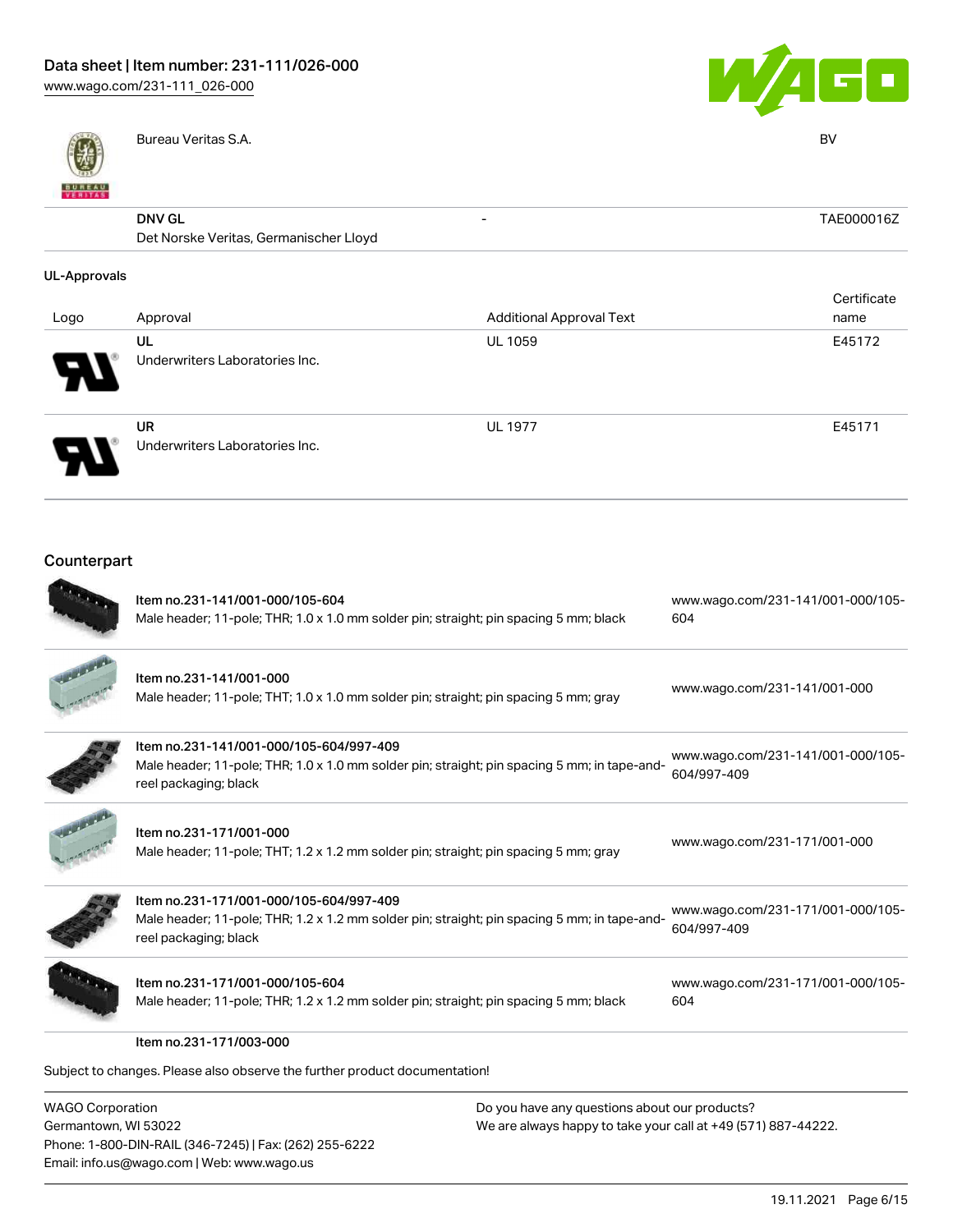

|                             | Male header; 11-pole; THT; 1.2 x 1.2 mm pin; straight; pin spacing 5 mm; gray                                                                                                                           | www.wago.com/231-171/003-000                     |
|-----------------------------|---------------------------------------------------------------------------------------------------------------------------------------------------------------------------------------------------------|--------------------------------------------------|
|                             | Item no.231-441/001-000<br>Male header; 11-pole; THT; 1.0 x 1.0 mm solder pin; angled; pin spacing 5 mm; gray                                                                                           | www.wago.com/231-441/001-000                     |
|                             | Item no.231-441/001-000/105-604/997-409<br>Male header; 11-pole; THR; 1.0 x 1.0 mm solder pin; angled; pin spacing 5 mm; in tape-and-<br>reel packaging; black                                          | www.wago.com/231-441/001-000/105-<br>604/997-409 |
|                             | ltem no.231-441/001-000/105-604<br>Male header; 11-pole; THR; 1.0 x 1.0 mm solder pin; angled; pin spacing 5 mm; black                                                                                  | www.wago.com/231-441/001-000/105-<br>604         |
|                             | Item no.231-471/001-000<br>Male header; 11-pole; THT; 1.2 x 1.2 mm solder pin; angled; pin spacing 5 mm; gray                                                                                           | www.wago.com/231-471/001-000                     |
|                             | Item no.231-471/001-000/105-604<br>Male header; 11-pole; THR; 1.2 x 1.2 mm solder pin; angled; pin spacing 5 mm; black                                                                                  | www.wago.com/231-471/001-000/105-<br>604         |
|                             | Item no.231-471/001-000/105-604/997-409<br>Male header; 11-pole; THR; 1.2 x 1.2 mm solder pin; angled; pin spacing 5 mm; in tape-and-<br>reel packaging; black                                          | www.wago.com/231-471/001-000/105-<br>604/997-409 |
|                             | ltem no.231-611<br>Male connector; 11-pole; Pin spacing 5 mm; gray                                                                                                                                      | www.wago.com/231-611                             |
|                             | ltem no.231-611/114-000<br>Male connector; 11-pole; Pin spacing 5 mm; snap-in flange; gray                                                                                                              | www.wago.com/231-611/114-000                     |
|                             | Item no.231-611/018-000<br>1-conductor male connector; CAGE CLAMP®; 2.5 mm <sup>2</sup> ; Pin spacing 5 mm; 11-pole; Snap-in www.wago.com/231-611/018-000<br>mounting feet; 2,50 mm <sup>2</sup> ; gray |                                                  |
|                             | ltem no.231-611/019-000<br>Male connector; 11-pole; Pin spacing 5 mm; mounting flange; gray                                                                                                             | www.wago.com/231-611/019-000                     |
|                             | Item no.232-511/007-000<br>Double pin header; DIN-35 rail mounting; 11-pole; Pin spacing 5 mm; gray                                                                                                     | www.wago.com/232-511/007-000                     |
| <b>Optional accessories</b> |                                                                                                                                                                                                         |                                                  |
| <b>Ferrules</b>             |                                                                                                                                                                                                         |                                                  |
| Ferrule                     |                                                                                                                                                                                                         |                                                  |
|                             |                                                                                                                                                                                                         |                                                  |

Subject to changes. Please also observe the further product documentation!

WAGO Corporation Germantown, WI 53022 Phone: 1-800-DIN-RAIL (346-7245) | Fax: (262) 255-6222 Email: info.us@wago.com | Web: www.wago.us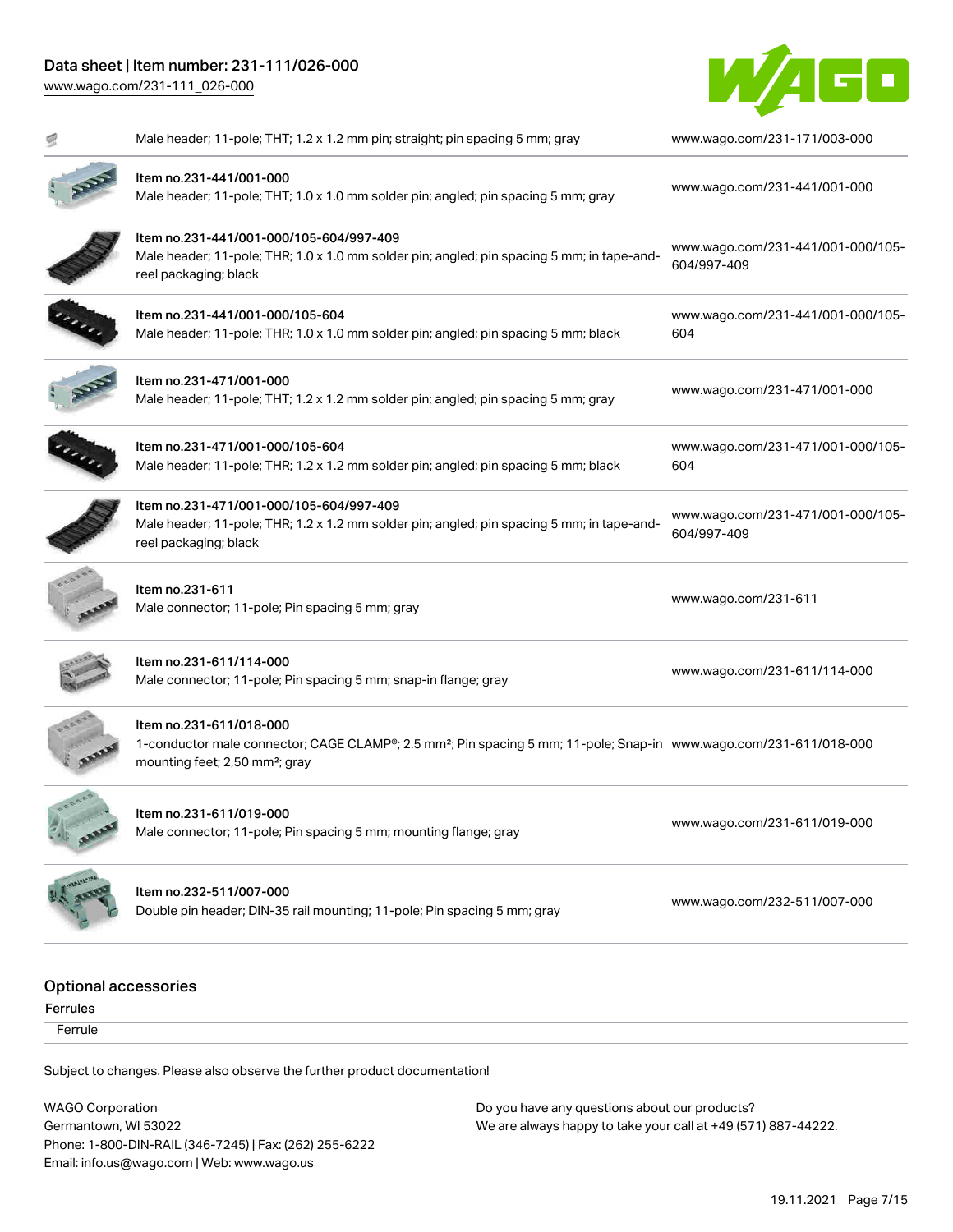[www.wago.com/231-111\\_026-000](http://www.wago.com/231-111_026-000)



|               | Item no.: 216-101<br>Ferrule; Sleeve for 0.5 mm <sup>2</sup> / AWG 22; uninsulated; electro-tin plated; silver-colored                                                             | www.wago.com/216-101 |
|---------------|------------------------------------------------------------------------------------------------------------------------------------------------------------------------------------|----------------------|
|               | Item no.: 216-104<br>Ferrule; Sleeve for 1.5 mm <sup>2</sup> / AWG 16; uninsulated; electro-tin plated; silver-colored                                                             | www.wago.com/216-104 |
|               | Item no.: 216-106<br>Ferrule; Sleeve for 2.5 mm <sup>2</sup> / AWG 14; uninsulated; electro-tin plated; silver-colored                                                             | www.wago.com/216-106 |
|               | Item no.: 216-102<br>Ferrule; Sleeve for 0.75 mm <sup>2</sup> / AWG 20; uninsulated; electro-tin plated; silver-colored                                                            | www.wago.com/216-102 |
|               | Item no.: 216-103<br>Ferrule; Sleeve for 1 mm <sup>2</sup> / AWG 18; uninsulated; electro-tin plated                                                                               | www.wago.com/216-103 |
|               | Item no.: 216-123<br>Ferrule; Sleeve for 1 mm <sup>2</sup> / AWG 18; uninsulated; electro-tin plated; silver-colored                                                               | www.wago.com/216-123 |
| $\frac{1}{2}$ | Item no.: 216-122<br>Ferrule; Sleeve for 0.75 mm <sup>2</sup> / AWG 20; uninsulated; electro-tin plated; silver-colored                                                            | www.wago.com/216-122 |
| I.            | Item no.: 216-124<br>Ferrule; Sleeve for 1.5 mm <sup>2</sup> / AWG 16; uninsulated; electro-tin plated                                                                             | www.wago.com/216-124 |
|               | Item no.: 216-142<br>Ferrule; Sleeve for 0.75 mm <sup>2</sup> / 18 AWG; uninsulated; electro-tin plated; electrolytic copper; gastight<br>crimped; acc. to DIN 46228, Part 1/08.92 | www.wago.com/216-142 |
| I.            | Item no.: 216-132<br>Ferrule; Sleeve for 0.34 mm <sup>2</sup> / AWG 24; uninsulated; electro-tin plated                                                                            | www.wago.com/216-132 |
| ī.            | Item no.: 216-121<br>Ferrule; Sleeve for 0.5 mm <sup>2</sup> / AWG 22; uninsulated; electro-tin plated; silver-colored                                                             | www.wago.com/216-121 |
|               | Item no.: 216-143<br>Ferrule; Sleeve for 1 mm <sup>2</sup> / AWG 18; uninsulated; electro-tin plated; electrolytic copper; gastight<br>crimped; acc. to DIN 46228, Part 1/08.92    | www.wago.com/216-143 |
| 1             | Item no.: 216-131<br>Ferrule; Sleeve for 0.25 mm <sup>2</sup> / AWG 24; uninsulated; electro-tin plated; silver-colored                                                            | www.wago.com/216-131 |
|               | Item no.: 216-141<br>Ferrule; Sleeve for 0.5 mm <sup>2</sup> / 20 AWG; uninsulated; electro-tin plated; electrolytic copper; gastight<br>crimped; acc. to DIN 46228, Part 1/08.92  | www.wago.com/216-141 |
|               | Item no.: 216-152<br>Ferrule; Sleeve for 0.34 mm <sup>2</sup> / AWG 24; uninsulated; electro-tin plated                                                                            | www.wago.com/216-152 |
|               | Item no.: 216-203<br>Ferrule; Sleeve for 1 mm <sup>2</sup> / AWG 18; insulated; electro-tin plated; red                                                                            | www.wago.com/216-203 |
|               | Item no.: 216-202<br>Ferrule; Sleeve for 0.75 mm <sup>2</sup> / 18 AWG; insulated; electro-tin plated; gray                                                                        | www.wago.com/216-202 |
|               | Item no.: 216-151<br>Ferrule; Sleeve for 0.25 mm <sup>2</sup> / AWG 24; uninsulated; electro-tin plated                                                                            | www.wago.com/216-151 |

WAGO Corporation Germantown, WI 53022 Phone: 1-800-DIN-RAIL (346-7245) | Fax: (262) 255-6222 Email: info.us@wago.com | Web: www.wago.us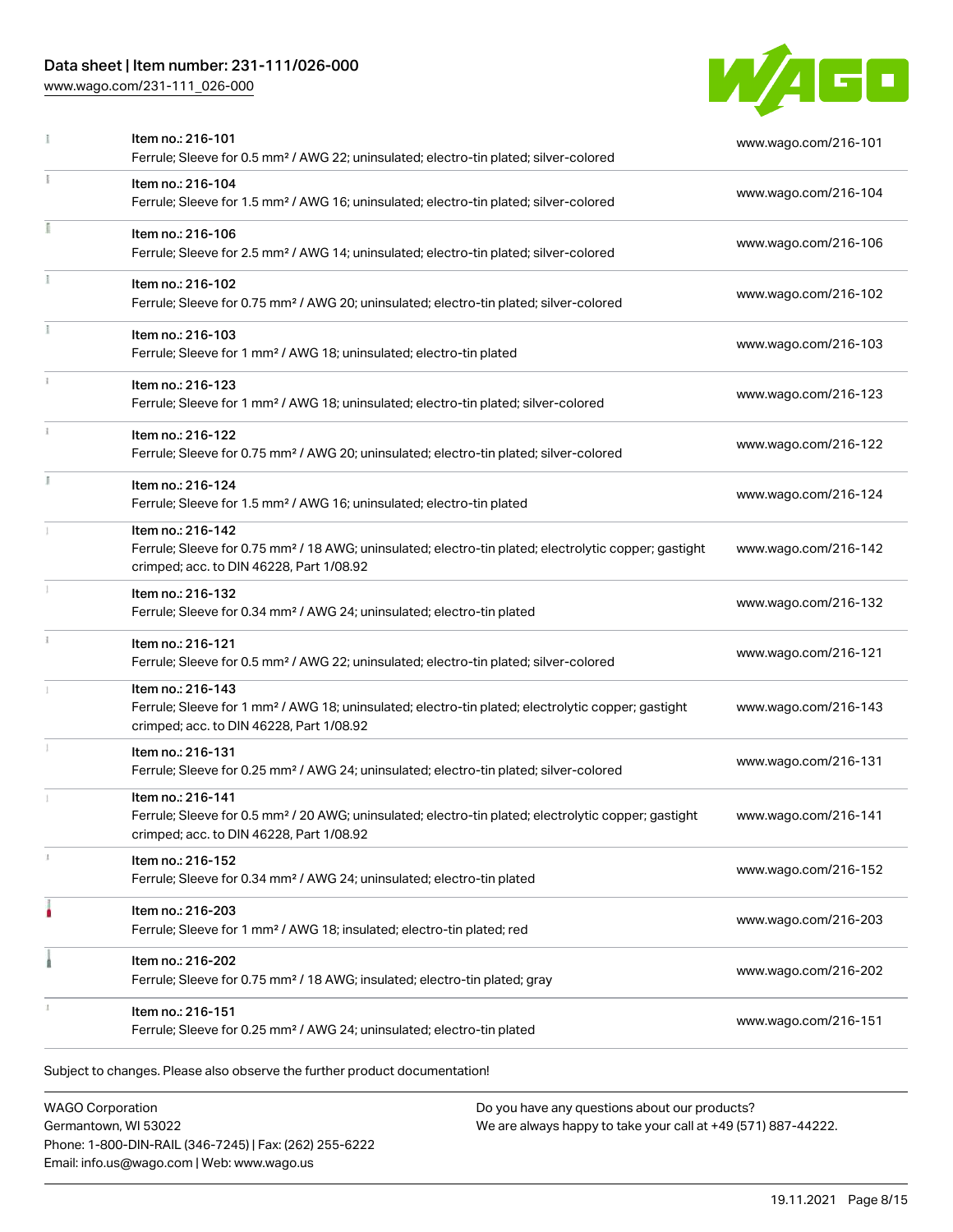[www.wago.com/231-111\\_026-000](http://www.wago.com/231-111_026-000)



| Item no.: 216-204<br>Ferrule; Sleeve for 1.5 mm <sup>2</sup> / AWG 16; insulated; electro-tin plated; black                                                                                             | www.wago.com/216-204 |
|---------------------------------------------------------------------------------------------------------------------------------------------------------------------------------------------------------|----------------------|
| Item no.: 216-144<br>Ferrule; Sleeve for 1.5 mm <sup>2</sup> / AWG 16; uninsulated; electro-tin plated; electrolytic copper; gastight<br>crimped; acc. to DIN 46228, Part 1/08.92; silver-colored       | www.wago.com/216-144 |
| Item no.: 216-201<br>Ferrule; Sleeve for 0.5 mm <sup>2</sup> / 20 AWG; insulated; electro-tin plated; white                                                                                             | www.wago.com/216-201 |
| Item no.: 216-223<br>Ferrule; Sleeve for 1 mm <sup>2</sup> / AWG 18; insulated; electro-tin plated; red                                                                                                 | www.wago.com/216-223 |
| Item no.: 216-241<br>Ferrule; Sleeve for 0.5 mm <sup>2</sup> / 20 AWG; insulated; electro-tin plated; electrolytic copper; gastight<br>crimped; acc. to DIN 46228, Part 4/09.90; white                  | www.wago.com/216-241 |
| Item no.: 216-242<br>Ferrule; Sleeve for 0.75 mm <sup>2</sup> / 18 AWG; insulated; electro-tin plated; electrolytic copper; gastight<br>crimped; acc. to DIN 46228, Part 4/09.90; gray                  | www.wago.com/216-242 |
| Item no.: 216-222<br>Ferrule; Sleeve for 0.75 mm <sup>2</sup> / 18 AWG; insulated; electro-tin plated; gray                                                                                             | www.wago.com/216-222 |
| Item no.: 216-221<br>Ferrule; Sleeve for 0.5 mm <sup>2</sup> / 20 AWG; insulated; electro-tin plated; white                                                                                             | www.wago.com/216-221 |
| Item no.: 216-224<br>Ferrule; Sleeve for 1.5 mm <sup>2</sup> / AWG 16; insulated; electro-tin plated; black                                                                                             | www.wago.com/216-224 |
| Item no.: 216-243<br>Ferrule; Sleeve for 1 mm <sup>2</sup> / AWG 18; insulated; electro-tin plated; electrolytic copper; gastight crimped; www.wago.com/216-243<br>acc. to DIN 46228, Part 4/09.90; red |                      |
| Item no.: 216-244<br>Ferrule; Sleeve for 1.5 mm <sup>2</sup> / AWG 16; insulated; electro-tin plated; electrolytic copper; gastight<br>crimped; acc. to DIN 46228, Part 4/09.90; black                  | www.wago.com/216-244 |
| Item no.: 216-263<br>Ferrule; Sleeve for 1 mm <sup>2</sup> / AWG 18; insulated; electro-tin plated; electrolytic copper; gastight crimped; www.wago.com/216-263<br>acc. to DIN 46228, Part 4/09.90; red |                      |
| Item no.: 216-264<br>Ferrule; Sleeve for 1.5 mm <sup>2</sup> / AWG 16; insulated; electro-tin plated; electrolytic copper; gastight<br>crimped; acc. to DIN 46228, Part 4/09.90; black                  | www.wago.com/216-264 |
| Item no.: 216-284<br>Ferrule; Sleeve for 1.5 mm <sup>2</sup> / AWG 16; insulated; electro-tin plated; electrolytic copper; gastight<br>crimped; acc. to DIN 46228, Part 4/09.90; black                  | www.wago.com/216-284 |
| Item no.: 216-262<br>Ferrule; Sleeve for 0.75 mm <sup>2</sup> / 18 AWG; insulated; electro-tin plated; electrolytic copper; gastight<br>crimped; acc. to DIN 46228, Part 4/09.90; gray                  | www.wago.com/216-262 |
| Item no.: 216-301<br>Ferrule; Sleeve for 0.25 mm <sup>2</sup> / AWG 24; insulated; electro-tin plated; yellow                                                                                           | www.wago.com/216-301 |
| Item no.: 216-321<br>Ferrule; Sleeve for 0.25 mm <sup>2</sup> / AWG 24; insulated; electro-tin plated; yellow                                                                                           | www.wago.com/216-321 |
|                                                                                                                                                                                                         |                      |

WAGO Corporation Germantown, WI 53022 Phone: 1-800-DIN-RAIL (346-7245) | Fax: (262) 255-6222 Email: info.us@wago.com | Web: www.wago.us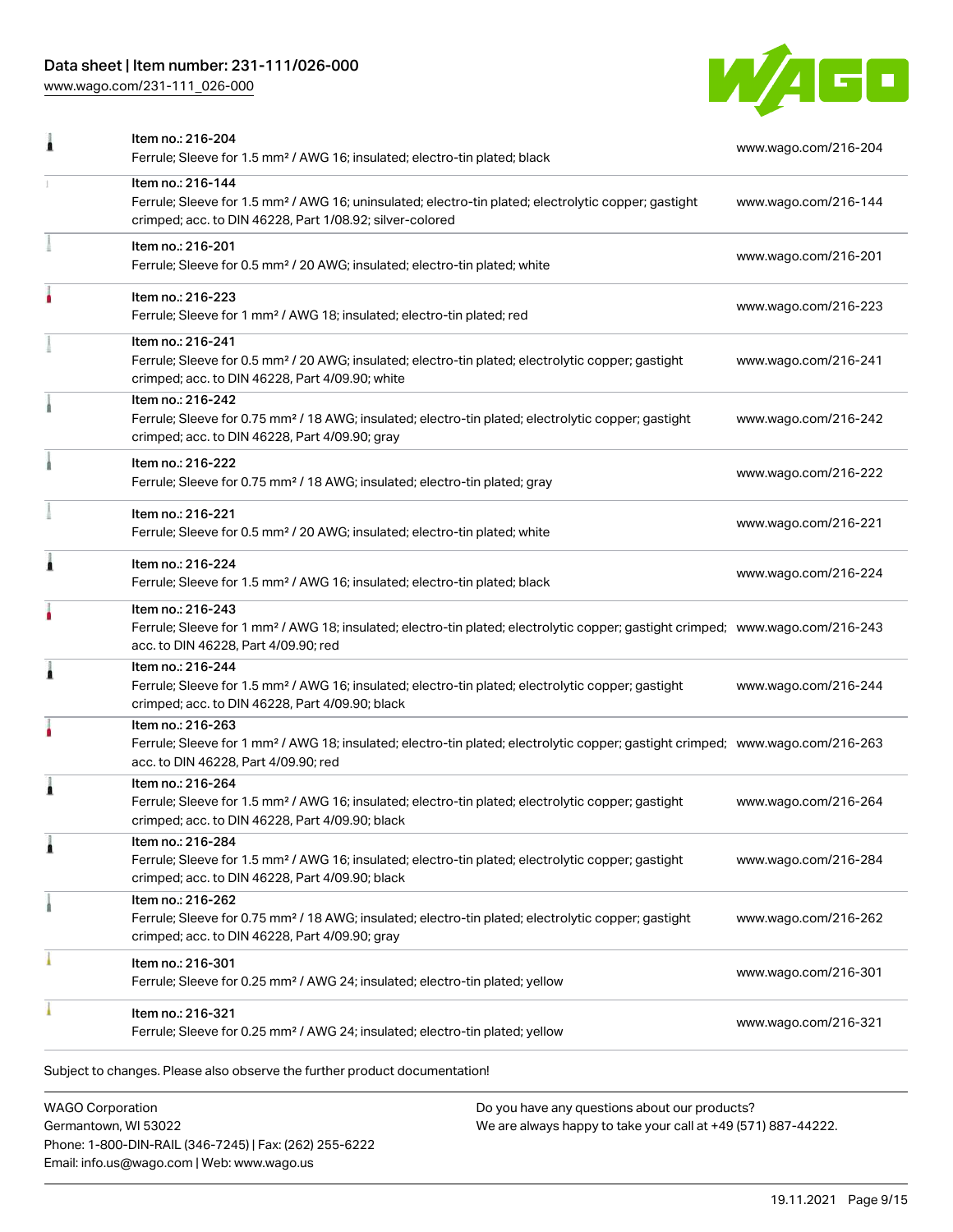[www.wago.com/231-111\\_026-000](http://www.wago.com/231-111_026-000)



|                                | Item no.: 216-322                                                                                        |                      |
|--------------------------------|----------------------------------------------------------------------------------------------------------|----------------------|
|                                | Ferrule; Sleeve for 0.34 mm <sup>2</sup> / 22 AWG; insulated; electro-tin plated; green                  | www.wago.com/216-322 |
|                                | Item no.: 216-302                                                                                        | www.wago.com/216-302 |
|                                | Ferrule; Sleeve for 0.34 mm <sup>2</sup> / 22 AWG; insulated; electro-tin plated; green                  |                      |
| <b>Testing accessories</b>     |                                                                                                          |                      |
| Testing accessories            |                                                                                                          |                      |
|                                | Item no.: 210-136                                                                                        |                      |
|                                | Test plug; 2 mm Ø; with 500 mm cable                                                                     | www.wago.com/210-136 |
|                                |                                                                                                          |                      |
|                                | Item no.: 231-661                                                                                        |                      |
|                                | Test plugs for female connectors; for 5 mm and 5.08 mm pin spacing; 2,50 mm <sup>2</sup> ; light gray    | www.wago.com/231-661 |
| Insulations stops              |                                                                                                          |                      |
| Insulation stop                |                                                                                                          |                      |
|                                |                                                                                                          |                      |
|                                | Item no.: 231-672                                                                                        | www.wago.com/231-672 |
|                                | Insulation stop; 0.75 - 1 mm <sup>2</sup> ; dark gray                                                    |                      |
|                                | Item no.: 231-670                                                                                        |                      |
|                                | Insulation stop; 0.08-0.2 mm <sup>2</sup> / 0.2 mm <sup>2</sup> "s"; white                               | www.wago.com/231-670 |
|                                |                                                                                                          |                      |
|                                | Item no.: 231-671                                                                                        |                      |
|                                | Insulation stop; 0.25 - 0.5 mm <sup>2</sup> ; light gray                                                 | www.wago.com/231-671 |
|                                |                                                                                                          |                      |
| <b>Tools</b><br>Operating tool |                                                                                                          |                      |
|                                | Item no.: 209-130                                                                                        |                      |
|                                | Operating tool; suitable for 264, 280 and 281 Series; 1-way; of insulating material; white               | www.wago.com/209-130 |
|                                |                                                                                                          |                      |
|                                | Item no.: 209-132<br>Operating tool; for connecting comb-style jumper bar; 2-way; of insulating material | www.wago.com/209-132 |
|                                |                                                                                                          |                      |
|                                | Item no.: 231-159                                                                                        | www.wago.com/231-159 |
|                                | Operating tool; natural                                                                                  |                      |
|                                | Item no.: 231-231                                                                                        | www.wago.com/231-231 |
|                                | Combination operating tool; red                                                                          |                      |
|                                | Item no.: 231-131                                                                                        |                      |
|                                | Operating tool; made of insulating material; 1-way; loose; white                                         | www.wago.com/231-131 |
|                                |                                                                                                          |                      |

Subject to changes. Please also observe the further product documentation!

WAGO Corporation Germantown, WI 53022 Phone: 1-800-DIN-RAIL (346-7245) | Fax: (262) 255-6222 Email: info.us@wago.com | Web: www.wago.us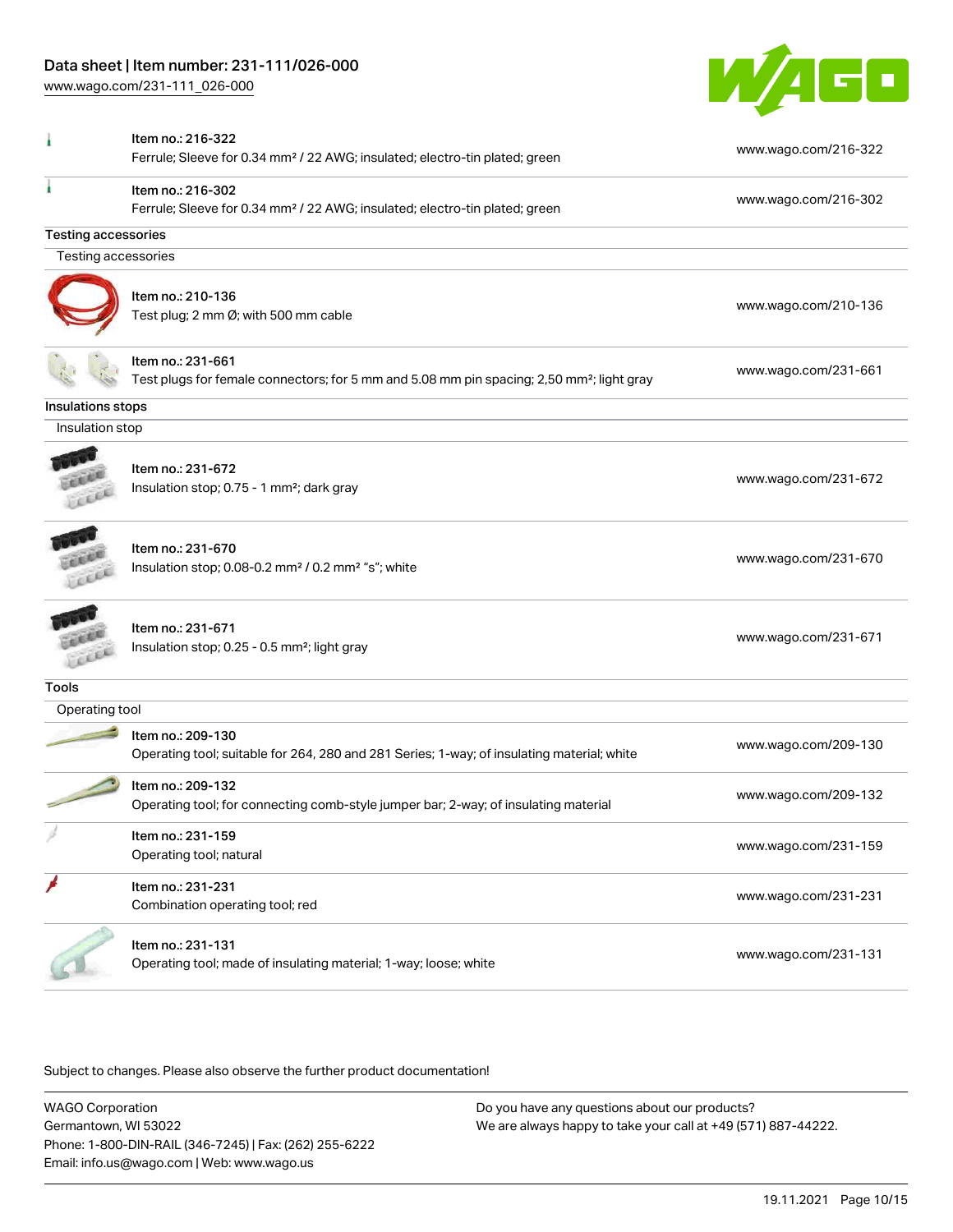[www.wago.com/231-111\\_026-000](http://www.wago.com/231-111_026-000)



| ltem no.: 231-291                                              |  |
|----------------------------------------------------------------|--|
| Operating tool; made of insulating material; 1-way; loose; red |  |



[www.wago.com/231-291](http://www.wago.com/231-291)

|                     | Item no.: 280-432<br>Operating tool; made of insulating material; 2-way; white                                                                                                                  | www.wago.com/280-432             |
|---------------------|-------------------------------------------------------------------------------------------------------------------------------------------------------------------------------------------------|----------------------------------|
|                     | Item no.: 280-434<br>Operating tool; made of insulating material; 4-way                                                                                                                         | www.wago.com/280-434             |
|                     | Item no.: 280-437<br>Operating tool; made of insulating material; 7-way                                                                                                                         | www.wago.com/280-437             |
|                     | Item no.: 280-440<br>Operating tool; made of insulating material; 10-way                                                                                                                        | www.wago.com/280-440             |
|                     | Item no.: 280-435<br>Operating tool; made of insulating material; 5-way; gray                                                                                                                   | www.wago.com/280-435             |
|                     | Item no.: 280-436<br>Operating tool; made of insulating material; 6-way                                                                                                                         | www.wago.com/280-436             |
|                     | Item no.: 280-438<br>Operating tool; made of insulating material; 8-way                                                                                                                         | www.wago.com/280-438             |
|                     | Item no.: 280-433<br>Operating tool; made of insulating material; 3-way                                                                                                                         | www.wago.com/280-433             |
| Marking accessories |                                                                                                                                                                                                 |                                  |
| Marking strip       |                                                                                                                                                                                                 |                                  |
|                     | Item no.: 210-331/500-103<br>Marking strips; as a DIN A4 sheet; MARKED; 1-12 (300x); Height of marker strip: 2.3 mm/0.091 in; Strip<br>length 182 mm; Horizontal marking; Self-adhesive; white  | www.wago.com/210-331<br>/500-103 |
|                     | Item no.: 210-331/500-104<br>Marking strips; as a DIN A4 sheet; MARKED; 13-24 (300x); Height of marker strip: 2.3 mm/0.091 in; Strip<br>length 182 mm; Horizontal marking; Self-adhesive; white | www.wago.com/210-331<br>/500-104 |
|                     | Item no.: 210-332/500-202<br>Marking strips; as a DIN A4 sheet; MARKED; 1-16 (160x); Height of marker strip: 3 mm; Strip length 182<br>mm; Horizontal marking; Self-adhesive; white             | www.wago.com/210-332<br>/500-202 |
|                     | Item no.: 210-332/500-206<br>Marking strips; as a DIN A4 sheet; MARKED; 33-48 (160x); Height of marker strip: 3 mm; Strip length<br>182 mm; Horizontal marking; Self-adhesive; white            | www.wago.com/210-332<br>/500-206 |
|                     | Item no.: 210-332/500-205<br>Marking strips; as a DIN A4 sheet; MARKED; 1-32 (80x); Height of marker strip: 3 mm; Strip length 182<br>mm; Horizontal marking; Self-adhesive; white              | www.wago.com/210-332<br>/500-205 |

Subject to changes. Please also observe the further product documentation!

WAGO Corporation Germantown, WI 53022 Phone: 1-800-DIN-RAIL (346-7245) | Fax: (262) 255-6222 Email: info.us@wago.com | Web: www.wago.us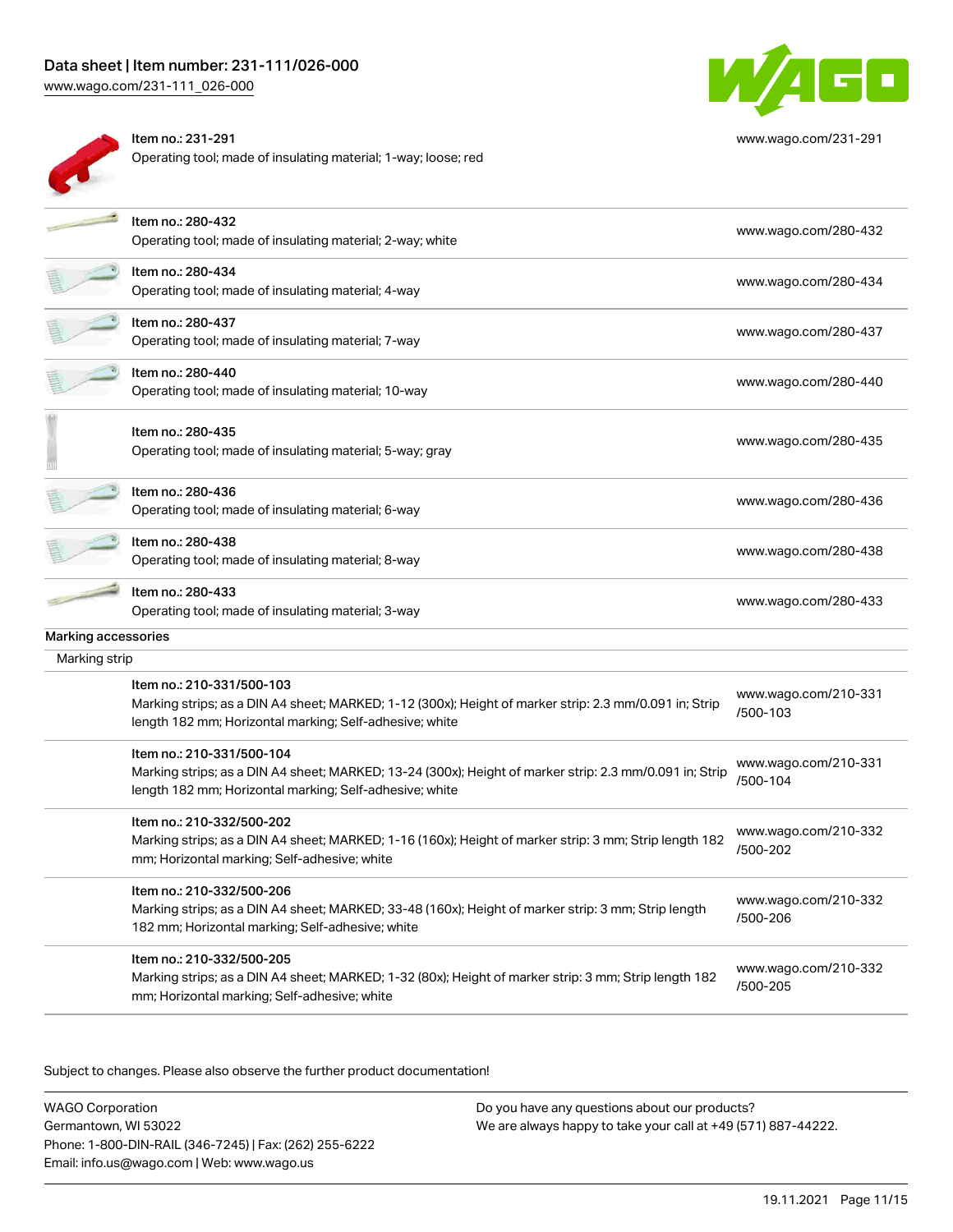

#### Item no.: 210-332/500-204

Marking strips; as a DIN A4 sheet; MARKED; 17-32 (160x); Height of marker strip: 3 mm; Strip length 182 mm; Horizontal marking; Self-adhesive; white

[www.wago.com/210-332](http://www.wago.com/210-332/500-204) [/500-204](http://www.wago.com/210-332/500-204)

| Cover   |                                                                             |                      |
|---------|-----------------------------------------------------------------------------|----------------------|
| Cover   |                                                                             |                      |
|         | Item no.: 231-668<br>Lockout caps; for covering unused clamping units; gray | www.wago.com/231-668 |
| Jumpers |                                                                             |                      |
| Jumper  |                                                                             |                      |
|         | Item no.: 231-905<br>Jumper; for conductor entry; 5-way; insulated; gray    | www.wago.com/231-905 |
|         | Item no.: 231-903<br>Jumper; for conductor entry; 3-way; insulated; gray    | www.wago.com/231-903 |
|         | Item no.: 231-907<br>Jumper; for conductor entry; 7-way; insulated; gray    | www.wago.com/231-907 |
|         | Item no.: 231-910<br>Jumper; for conductor entry; 10-way; insulated; gray   | www.wago.com/231-910 |
|         | Item no.: 231-902<br>Jumper; for conductor entry; 2-way; insulated; gray    | www.wago.com/231-902 |

## Downloads Documentation

| <b>Additional Information</b>                                              |            |               |          |
|----------------------------------------------------------------------------|------------|---------------|----------|
| Technical explanations                                                     | 2019 Apr 3 | pdf<br>2.0 MB | Download |
|                                                                            |            |               |          |
| <b>CAD files</b>                                                           |            |               |          |
| CAD data                                                                   |            |               |          |
| 2D/3D Models 231-111/026-000                                               |            | <b>URL</b>    | Download |
| CAE data                                                                   |            |               |          |
| EPLAN Data Portal 231-111/026-000                                          |            | <b>URL</b>    | Download |
| ZUKEN Portal 231-111/026-000                                               |            | <b>URL</b>    | Download |
| EPLAN Data Portal 231-111/026-000                                          |            | <b>URL</b>    | Download |
| Subject to changes. Please also observe the further product documentation! |            |               |          |

WAGO Corporation Germantown, WI 53022 Phone: 1-800-DIN-RAIL (346-7245) | Fax: (262) 255-6222 Email: info.us@wago.com | Web: www.wago.us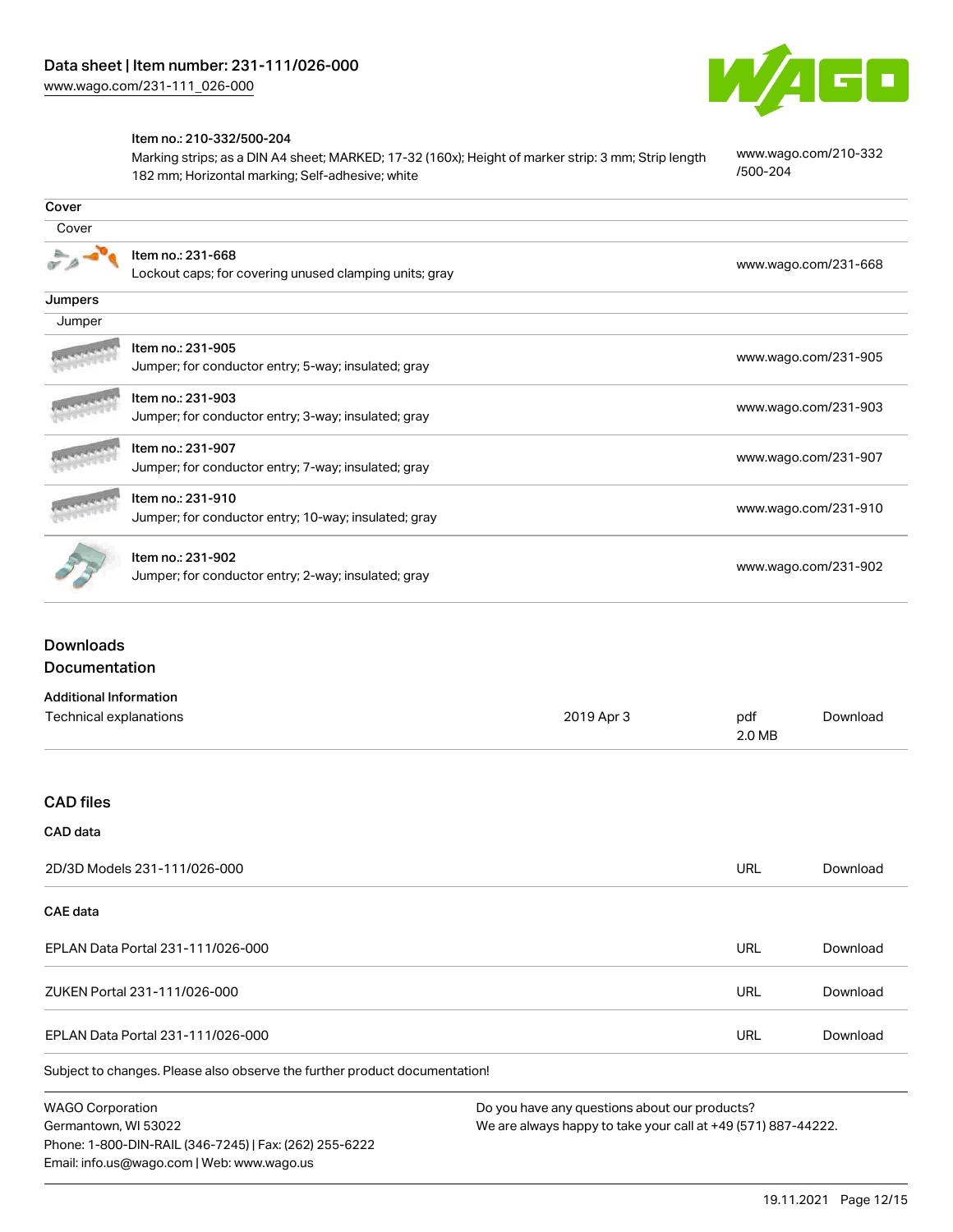

#### Environmental Product Compliance

Compliance Search

Environmental Product Compliance 231-111/026-000 1-conductor female connector; CAGE CLAMP®; 2.5 mm²; Pin spacing 5 mm; 11-pole; 2,50 mm²; gray



#### Installation Notes



Inserting a conductor via 3.5 mm screwdriver – CAGE CLAMP® actuation parallel to conductor entry.



Inserting a conductor via 3.5 mm screwdriver – CAGE CLAMP® actuation perpendicular to conductor entry.



Inserting a conductor into CAGE CLAMP® unit via operating lever (231-291).



Inserting a conductor via operating tool.

Subject to changes. Please also observe the further product documentation!

WAGO Corporation Germantown, WI 53022 Phone: 1-800-DIN-RAIL (346-7245) | Fax: (262) 255-6222 Email: info.us@wago.com | Web: www.wago.us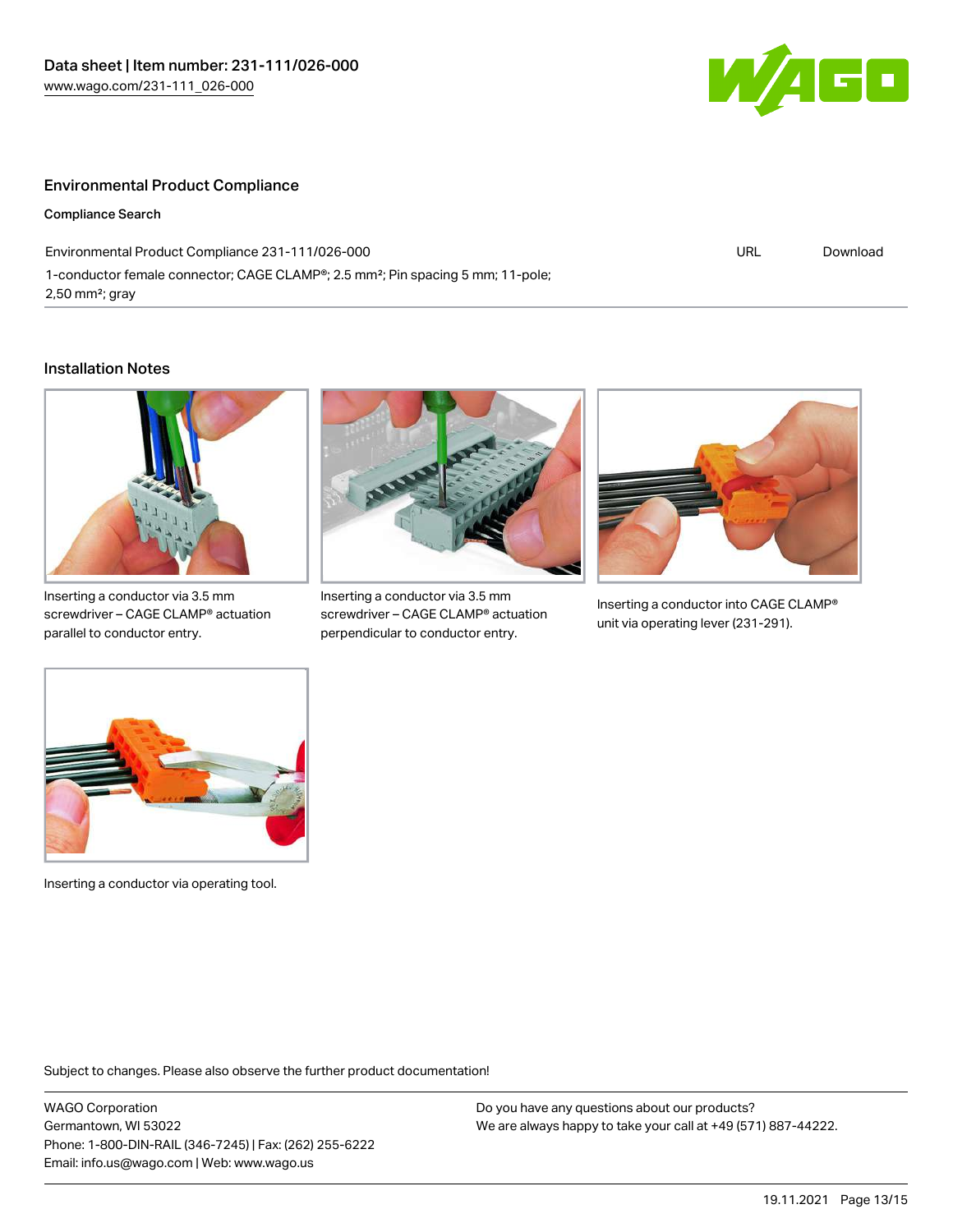



Coding a female connector by removing coding finger(s).



Testing – female connector with CAGE CLAMP®

Integrated test ports for testing perpendicular to conductor entry via 2 or 2.3 mm Ø test plug

#### Installation



Male connector with strain relief plate



Strain relief housing shown with a male connector equipped with CAGE CLAMP®

Subject to changes. Please also observe the further product documentation!

WAGO Corporation Germantown, WI 53022 Phone: 1-800-DIN-RAIL (346-7245) | Fax: (262) 255-6222 Email: info.us@wago.com | Web: www.wago.us